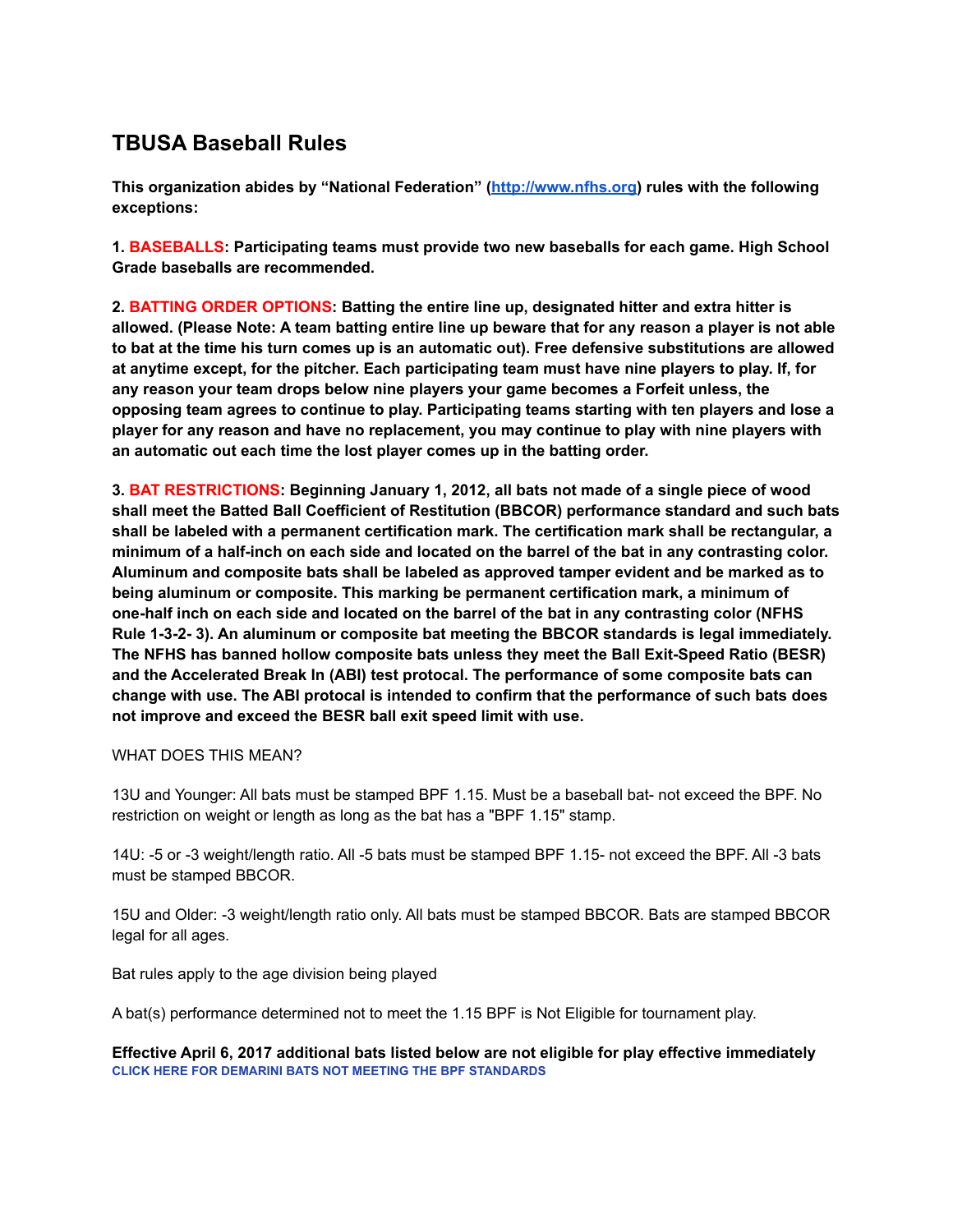**Effective April 12, 2018 additional bats listed below are not eligible for play effective immediately CLICK HERE FOR MORE BAT INFORMATION**

**Effective May 16, 2018 additional bats listed below are now eligible for tournament play.**

#### **CLICK HERE FOR MORE BAT INFORMATION**

**Effective June 6, 2018 additional bats listed below are now eligible for play effective immediately**

#### **CLICK HERE FOR MORE BAT INFORMATION**

**On Feb. 21,2020 the NCAA sent out an email to coaches and athletic directors to tell them the 33-inch model of the 2020 Meta (-3) BBCOR Louisville Slugger baseball bat "will not be allowed for use in any NCAA baseball competition," effective immediately.**

**The National Federation of State High School Associations, which governs most high school sports and activities in the U.S., followed suit and banned the bat on Tuesday.**

The illegal bat use by a player will result in the both the head coach and the player who used the illegal bat be EJECTED from the game in progress. The illegal bat has to be discovered before the next pitch to a batter of either team. If the bat is deemed illegal by the umpire and/or Tournament Director, the defensive coach has the choice of the batter being called out and all players return to base prior to the at bat or take the play.

4. COACHES PASSES: Each team shall receive (3) coaches passes and a scorekeeper pass. Coaches and scorekeepers who lose, forget, or misplace their passes will be required to pay a non-refundable gate admission.

5. CONDUCT: Each participating team(s) manager and coaches are responsible for the conduct of their team(s) parents, players, and spectators. If a manager, coach, or player is ejected from any game by the umpire, that manager, coach, or player will not be allowed to participate in their team(s) next scheduled game. **Clarification:** If a manager, coach, or player is ejected in a championship game then the next tournament game that manager, coach, or player will not be allowed to participate in. Spectators ejected from the ballpark will not be allowed back into the park until the next scheduled tournament day.

**New for 2022 Season:** If a parent or spectator for your team gets ejected from a game the coach/manager will be ejected at that time also. The umpire at the plate meeting should identify who is the responsible coach or manager for that game. Each participating team(s) manager and coaches are responsible for the conduct of their teams' parents and spectators. The parent/spectator ejection has reached a level that is not acceptable therefore, this rule is being implemented.

The Tournament Director reserves the right to allow the manager or coach to participate in their team(s) next scheduled game.

6. COURTESY RUNNERS: Speed up. Runners for the pitcher and catcher once the player reaches the base safely. Runner must be a substitute player or the last out when batting the entire line up.

7. COOLERS: (1) cooler per team allowed in park. Must be kept in the dugout.

8. FAKE BUNT Then SWING: Not allowed for ages 6U through 13U. Automatic Out. 9. FIELD DIMENSIONS: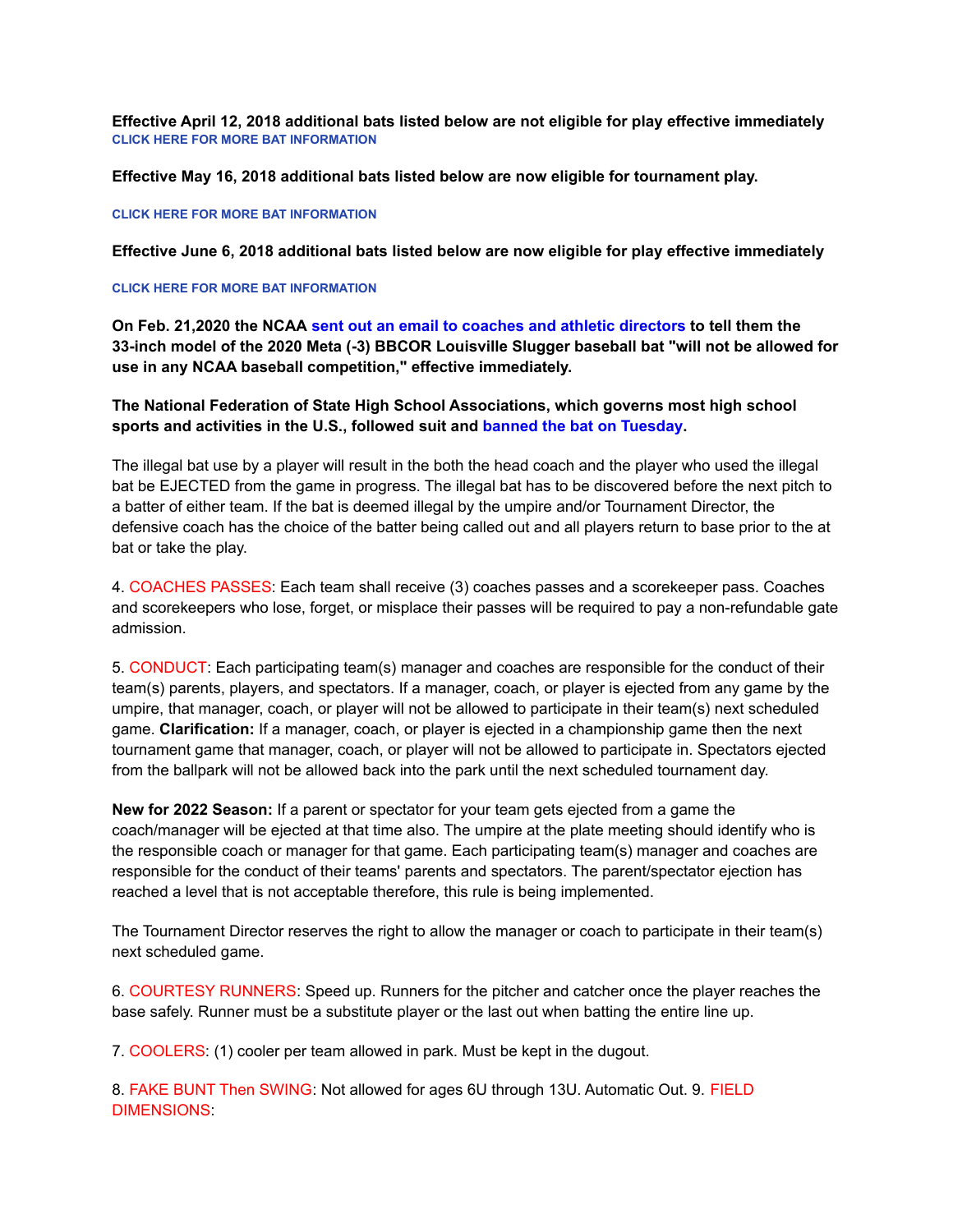Ages: 7 - 8, 60 Ft. Bases, 40 Ft. Pitching, 6 Innings (See 8U Rule #13)

Ages: 9 - 10, 65 Ft. Bases, 46 Ft. Pitching, 6 Innings

Ages: 11 - 12, 70 Ft. Bases, 50 Ft. Pitching, 6 Innings

Ages: 13, 80 Ft. Bases, 54 Ft. Pitching, 7 Innings

Ages: 14 & Up, 90 Ft. Bases, 60.6 Ft. Pitching, 7 Innings

10. GAME LENGTH: 9U through 12U, six innings or 1:30 time limit. 13U and up, 7 innings or 1:30 time limit. Games are completed at time or inning limits. If, time limit has expired, inning completion is allowed. Home team is batting and the winning game is over. The final score is the score at the end of the time limit. Championship Games 9U-12U, six innings or 1:40 time

limit. Championship Games 13U and up, 7 innings or 1:40 time limit. Umpires keep official time. 8U is six innings or 1:10 time limit with Championship Games six innings or 1:20 time limit. SATURDAY ONLY tournaments, Facility conditions or Number of Teams game times may be reduced to accommodate all teams.

11. HEAD FIRST SLIDE: Age divisions 11 and up may slide head first. Unless a player is wearing a helmet with a face guard, C-flap or chin strap. This is a safety precaution. Automatic Out.

12. HOME TEAM: Home team is determined by the flip of a coin at the umpire meeting at home plate. The Highest seeded team in elimination and championship games are the home team. Official scorekeeper shall be furnished by the home team and the scoreboard operator by the visiting team. Games will start once there is an official book/scorekeeper.

13. ILLEGAL PLAYER OR PITCHER: The use of an illegal player or pitcher in a game will result in the participating team to an immediate forfeiture. An example of an illegal player is a player who is not on teams roster, not correct age, exceeded innings pitched or playing on different teams in the same tournament.

14. MERCY RULE: Mercy rule will be in effect for all games. 15 runs after 3 innings, 10 runs after 4 innings, 8 runs after 5 innings.

15. NO ALCOHOLIC BEVERAGES OR TOBACCO: No exceptions.

16. OFFICIAL GAME: Games unable to be resumed because of rain or other acts of God are official when the following occurs. An official game is 3 innings or the home team is winning in the bottom half of the 3rd inning. Games called prior to this shall resume where the game was suspended.

17. PITCHING RULES: 9U through 12U, 10 total innings. 13U and up, 12 total innings. Limitation of 7 innings per day anyway a team wants to use them. Saturday Only tournaments 7 total innings.

18. PLAYERS AGE: A player's age is determined as of April 30 of each year. The age of the player determined at this date is the age bracket the player must participate in. A player may elect to play up in age division(s). The beginning of each season the participating players must move up to the next age division.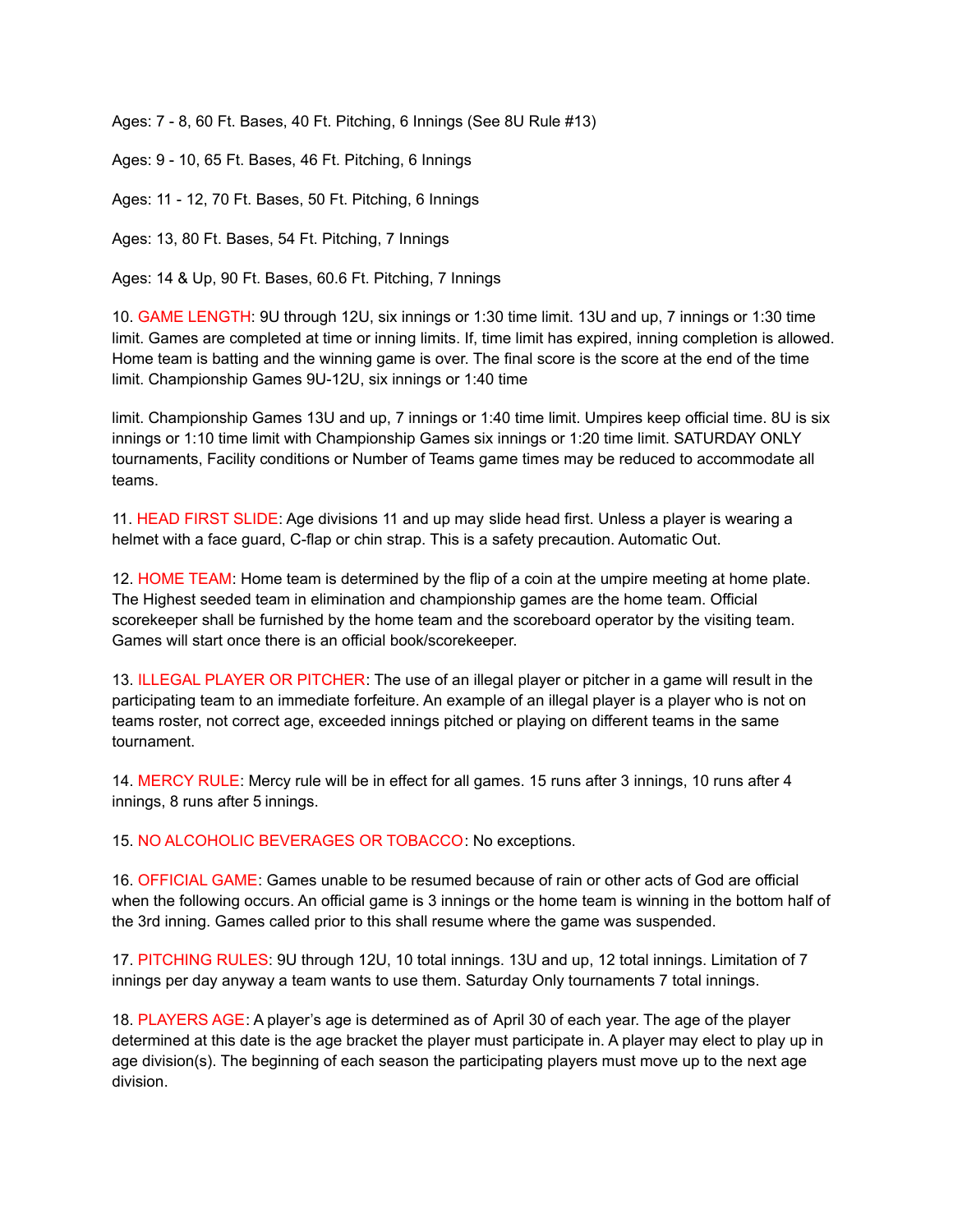# **Age Based with Grade Exceptions**: 7U Division

Players who turn 8 prior to May 1 of the current season are not eligible unless they are in the 1st grade. Also, any player turning 9 prior to May 1 will not be eligible. Players who are 7u are eligible for this division regardless of their grade.

## 8U Division

Players who turn 9 prior to May 1 of the current season are not eligible unless they are in the 2nd grade. Also, any player turning 10 prior to May 1 will not be eligible. Players who are 8u are eligible for this division regardless of their grade.

# 9U Division

Players who turn 10 prior to May 1 of the current season are not eligible unless they are in the 3rd grade. Also, any player turning 11 prior to May 1 will not be eligible. Players who are 9u are eligible for this division regardless of their grade.

# 10U Division

Players who turn 11 prior to May 1 of the current season are not eligible unless they are in the 4th grade. Also, any player turning 12 prior to May 1 will not be eligible. Players who are 10u are eligible for this division regardless of their grade.

### 11U Division

Players who turn 12 prior to May 1 of the current season are not eligible unless they are in the 5th grade. Also, any player turning 13 prior to May 1 will not be eligible. Players who are 11u are eligible for this division regardless of their grade.

### 12U Division

Players who turn 13 prior to May 1 of the current season are not eligible unless they are in the 6th grade. Also, any player turning 14 prior to May 1 will not be eligible. Players who are 12u are eligible for this division regardless of their grade.

### 13U Division

Players who turn 14 prior to May 1 of the current season are not eligible unless they are in the 7th grade. Also, any player turning 15 prior to May 1 will not be eligible. Players who are 13u are eligible for this division regardless of their grade.

# 14U Division

Players who turn 15 prior to May 1 of the current season are not eligible unless they are in the 8th grade. Also, any player turning 16 prior to May 1 will not be eligible. Players who are 14u eligible are eligible for this division regardless of grade.

## 15U Division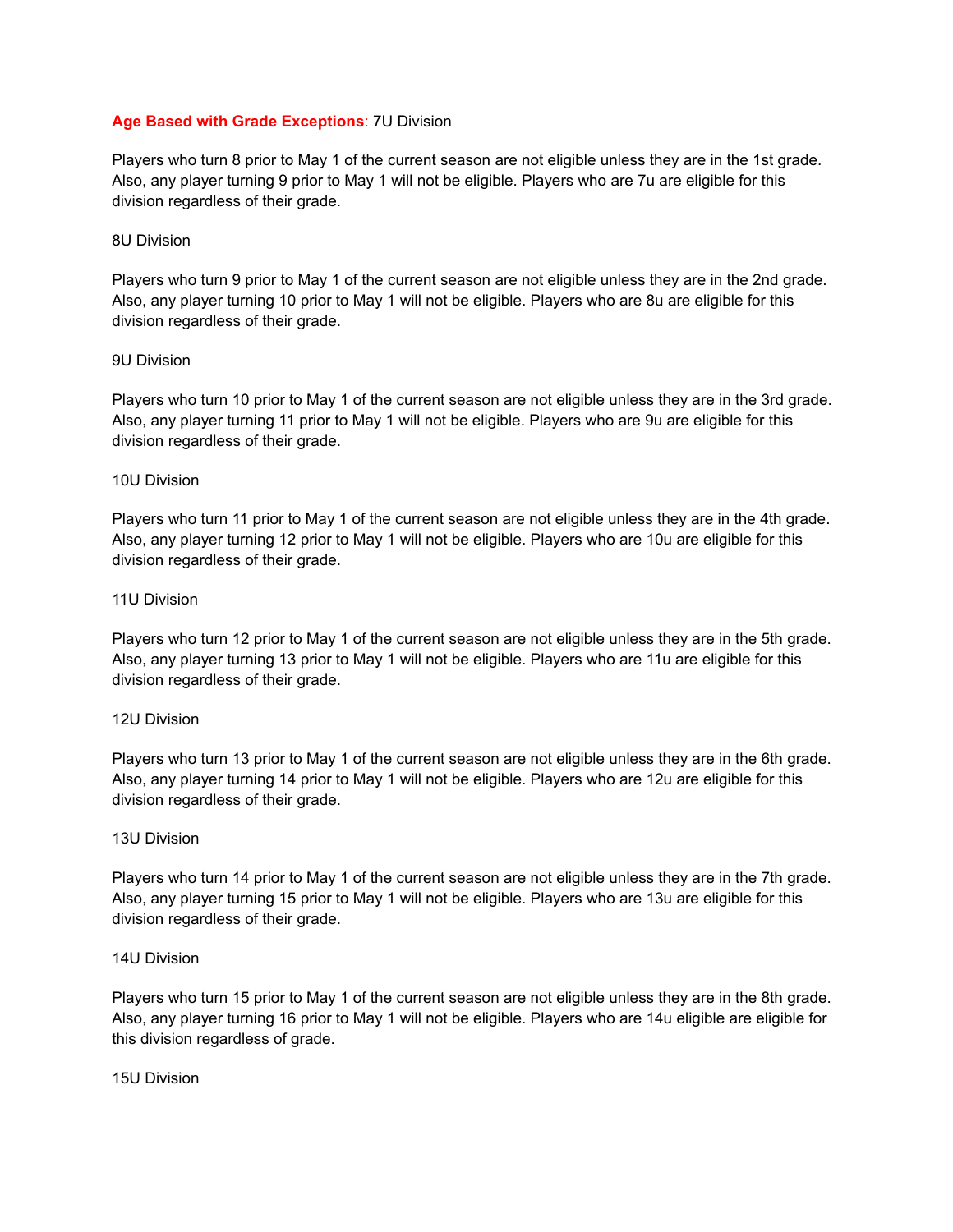Players who turn 16 prior to May 1 of the current season are not eligible unless they are a freshman in High School. Also, any player turning 17 prior to May 1 will not be eligible.

#### 16U Division

Players who turn 17 prior to May 1 of the current season are not eligible unless they are a sophomore in High School. Also, any player turning 18 prior to May 1 will not be eligible.

#### 17U Division

Players who turn 18 prior to May 1 of the current season are not eligible unless they are a junior in High School. Also, any player turning 19 prior to May 1 will not be eligible.

#### 18U Division

Players who turn 19 prior to May 1 of the current season are not eligible unless they are a senior in High School. Also, any player turning 20 prior to May 1 will not be eligible.

**Player's age Verification consist of birth certificate and/or grade exceptions, player's report card or letter from principal of attending school verifying the player's grade.**

### **Documentation must be with the player or team at each tournament.**

**A player that is illegal due to an age or grade violation during a TBUSA tournament game, shall result in the participating team's immediate forfeiture . The illegal player and head coach of the participating team will be ejected from the tournament.**

19. PROTEST: Only Rule interpretations can be protested. A \$295 fee payable for any protest.

20. REFUND/CREDIT (Rain out/ No show): Full refund/credit if no games are played. 1⁄2 refund/credit if (1) game is played. No refund/credit if (2) games are played. No refund for teams that are a no-show or surrender during a tournament. No gate refunds, nor rain check, at any time. Teams should inform their parents and fans, if play is in doubt due to inclement weather or rain, to wait until play begins to enter the ballpark.

21. SPECTATOR FEE: Per day gate fee is \$10.00 Adults, \$5.00 Children, Age 6 and under Free. Applicable sales tax where required.

22. STEEL SPIKES: Baseball Cleats with steel spikes may only be used in age divisions 13U and up unless there is a temporary mound where the facility may require no steel spikes.

23. TEAM ROSTER: Each participating team must register your team online by creating an account. Once an account has been created you may create your team roster online. The online roster must be completed prior to participation. Each player's birth certificate must be kept available by the team manager during each tournament. Upon request by the tournament director the team manager must provide copies of each player's birth certificate. See illegal player for clarification.

Roster is limited to a total of 18 players. Team managers may add or delete players each year not to exceed the 18 player roster.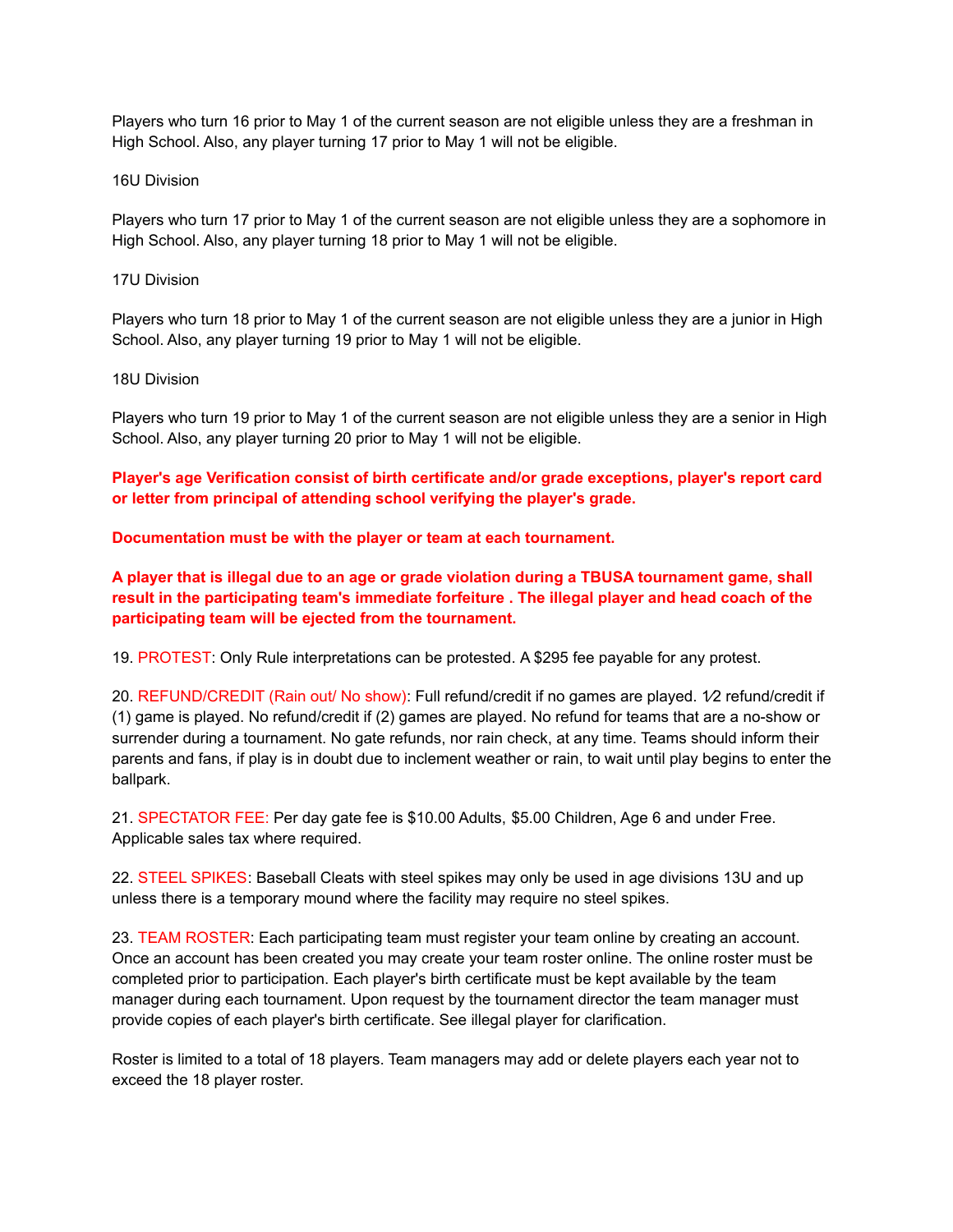The online roster is NOT FROZEN during the TBUSA season. This allows the parents to decide where and for whom their child can play, not the organization.

No limitations on the number of players that can be added or deleted at any one time. A participating player may not play on two different teams in the same tournament.

24. SEASON: Each season begins August 1 and ends July 31st. TBUSA Membership fee is due once a year with each new season.

25. TEAM INSURANCE: Each team must have proof of insurance prior to participating in a TBUSA Tournament. Team insurance can be obtained by clicking on the "Team Insurance'' button on the home page or may be purchased by a provider of your choice. Team insurance is the responsibility of the participating team. NO liability is assumed by this organization.

26. TEAM SEEDING: All games played during pool play are seeding games based on wins and losses. Tiebreakers for determining seeding will consist of head to head **(if applicable, see below)**, least runs allowed, run differential (7 runs max positive), Most runs scored (10 runs max) and Coin toss. If three or more teams are tied we will use this rule for determining the Highest seed and after one team has been determined, convert back to the first tiebreaker, head to head and continue until all teams are seeded.

Please note: Head to Head for tiebreakers can only be used if all teams have played each other or **the tournament is a round robin.**

27. TIE BREAKERS: Only elimination games may not end in a tie. If an elimination game is tied after regulation (innings played) or time has expired, at this time the Texas Tiebreaker will be put into effect. At the start of the next inning the last batter out for the visiting team will go to second base with one out. This will continue until there is a winner.

# **TBUSA 7-8U COACH PITCH RULES**

1. POSITION PLAYERS: 10 Players will play in the field with 4 outfielders. All outfielders must assume a position in the outfield behind the baseline no outfield player may assume an infield position.

2. FAIR BALL ARC: The fair ball arc line will be drawn on the field 20 feet from home plate, from the 3rd base foul line to the 1st base foul line. A batted ball must have traveled 20 feet in front of home plate to be fair. An untouched batted ball that has traveled 20 feet and spins back inside the 20 foot arch is considered a fair ball as long as the batted ball stays inside the foul lines.

3. PLAYERS SAFETY ARC: The safety arc line is 30 feet from home plate, from the 3rd base foul line to the 1st All infielders must stay behind the safety arc until the bat has made contact with the baseball.

4. PITCHER: The defensive player listed as the pitcher may not leave the pitcher circle until the bat has made contact with the baseball. The pitcher will receive a warning after 1st offense and 2nd offense removal from the pitching position. Play continues if this occurs and after the play has been completed the offensive team has the option of taking the result of the play or no pitch.

5. BASE RUNNER: No Stealing. A base runner leaving the base prior to the ball contacting the bat or reaching home plate is out. (Dead Ball)